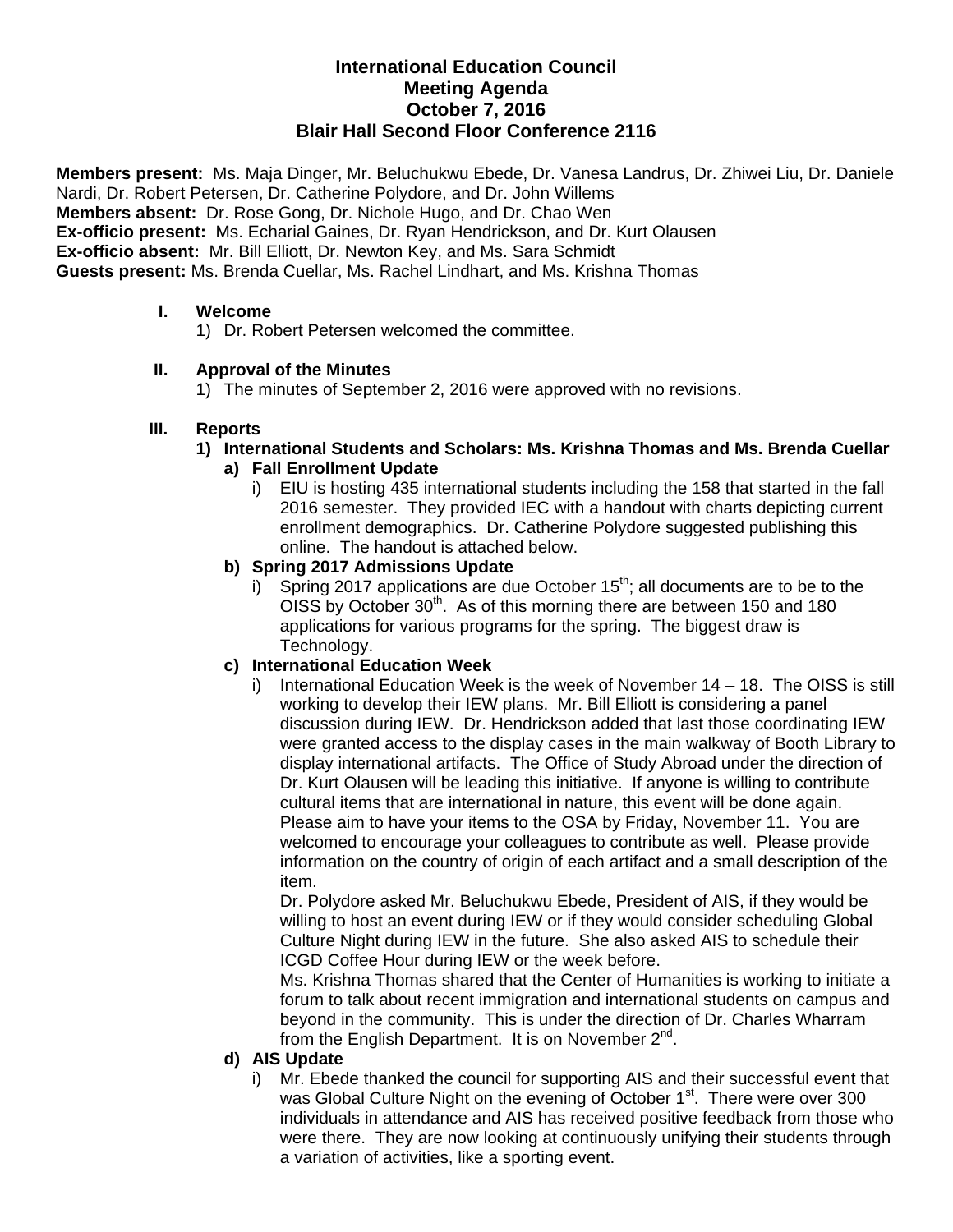### **e) Recruitment Update**

i) Ms. Cuellar will be in attendance at the Study Illinois Fair on Saturday, October 15<sup>th</sup> in Chicago. This fair hosts transfer students from different English language training schools and universities. Ms. Cuellar is using College Week Life to hold weekly cyber chats to engage prospective students all over the world and stay in touch with them from the application process all to their arrival on campus. The OISS is working to revamp the International Student Ambassador webpage to engage and connect prospective students with current international students. Dr. Vanesa Landrus suggested including faculty that represent different areas as well if there are not currently students from those regions. Ms. Cuellar is researching emerging markets around the world. One that stands out is Vietnam. EIU currently has four Vietnamese students. There are various fairs in November and Ms. Cuellar is connecting with EIU's Vietnamese students' high schools to speak with their students.

### **f) TLC Update**

i) Ms. Cuellar gave the TLC update on behalf of Ms. Lauren Schuberth. There are currently 26 students in TLC and they are expecting 3-4 new students next week with the new session. TLC will be offering several TOEFL workshops next session. TLC anticipates that the majority of students will start at EIU in the spring depending on TOEFL results. TLC is seeking transportation volunteers to get students to and from the airport. Ms. Cuellar visited the TLC students and Dr. Olausen, Dr. Liu, and Dr. Cheney from Technology will be meeting with them as well in the future. EIU students are invited to visit and to share what's available on campus. Ms. Cuellar invited Mr. Ebede to do so as an AIS representative.

The EIU English Club invited TLC students to meeting for Speed Conversation in English and there was a good turnout.

TLC is still looking for homestay families for the November 4 – December 4 session. Ms. Cuellar will send out an e-mail to IEC with homestay information. Dr. Liu suggested organizing field trips for students to explore the area.

# **2) Study Abroad: Dr. Kurt Olausen**

# **a) Study Abroad Fair Report**

i) The Study Abroad Fair on September 20 was successful. Students were asked to sign in and the OSA collected 214 names through that which does not fully represent everyone who was there; that was probably between two-thirds and three-fourths of who actually came. Fair attendance is turning into office traffic and ultimately spring 2017 applications.

# **b) Passport Caravan Update**

i) The Passport Caravan is taking place on November 9. There are currently 2 waitlist spots open. Students were given coupons for two free passport photos from Bev Cruse. The response to this has been fantastic. There were a total of 75 open slots and 12 waitlist slots.

Dr. Polydore asked about the alternative for serving those who want to receive a passport but were not able to sign up. The OSA provides students with passport applications and information on how and where to apply for passports. Dr. Landrus asked if it would be possible to have a caravan in the spring. It is sponsored by one of the OSA's partners, CIEE, and they were chosen for this one time. If they tried to host it themselves, it would cost approximately \$10,000. Dr. Hendrickson commended Dr. Olausen for his leadership effort in applying for the Passport Caravan and for engaging CIEE to make this happen.

#### **c) Spring Programs Enrollment Update**

i) Today is the deadline for Spring 2017 semester program and scholarship applications. As of this morning, there are 35 viable applications in the system. There may be a few more coming in at the last minute. This is compared to 24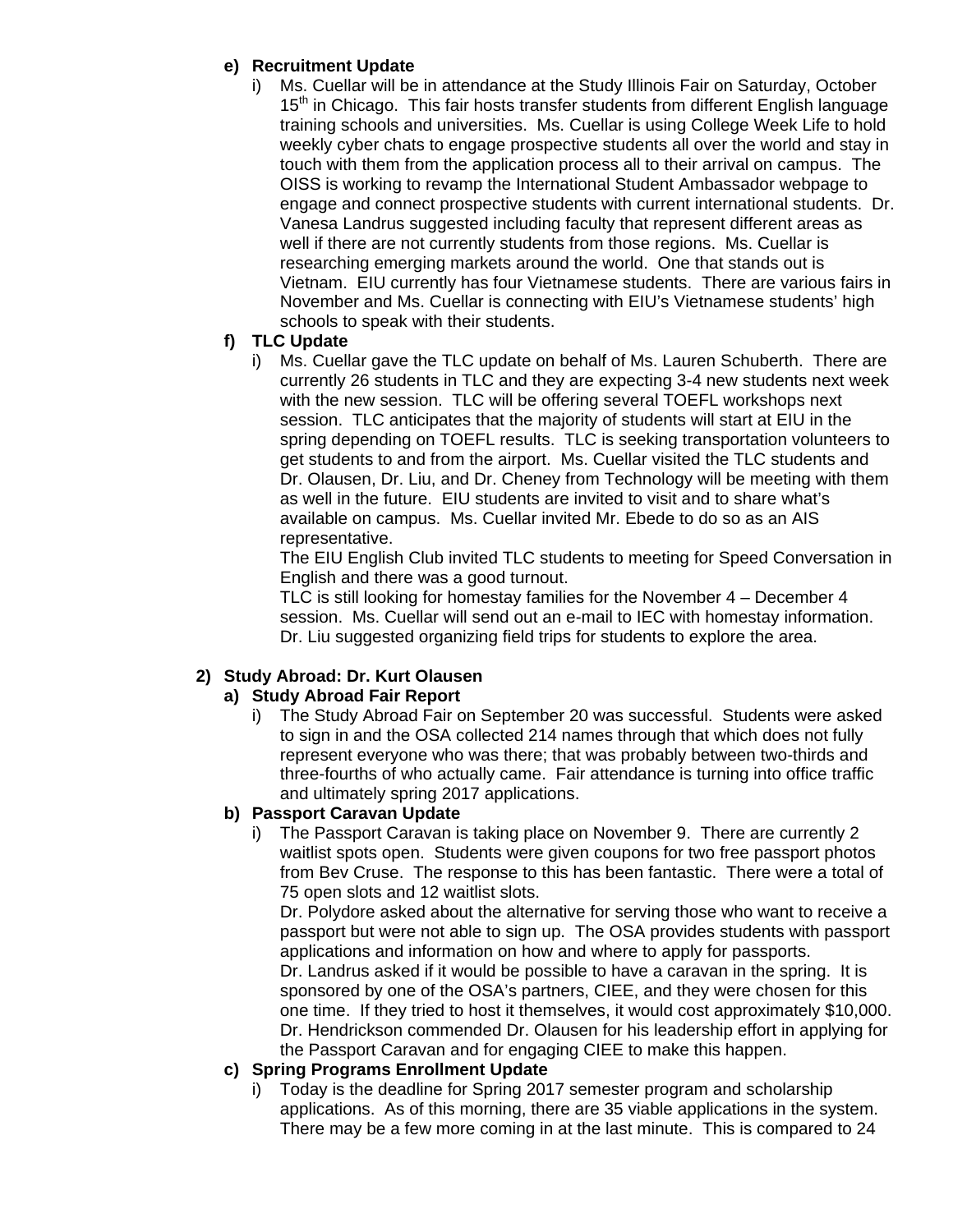students that went abroad last spring. There are 9 applications for Spring Break 2017.

# **d) Faculty-Led Programs Update**

i) Faculty-led programs are getting closer to being updated and budgeted and ready to take applications. The Multicultural Human Behavior program budget is settled. Students are already looking to apply for these programs.

### **e) International Education Week**

- i) The OSA will be tabling in the MLK Jr. Union on Monday through Thursday during IEW. Each day will focus on a different set of programs.
- ii) Admissions hosted an international education-themed College Week Live chat for domestic students this week. Ms. Rachel Lindhart, Dr. Olausen, and Dr. Tom Spencer were online from 6 – 8 PM to talk about OSA and NSE.

### **3) Dean's Report: Dr. Ryan Hendrickson**

**a)** Dr. Hendrickson welcomed Dr. Willems as an official member of the council elected through Council of Chairs. Dr. Olausen introduced Ms. Maja Dinger as the Study Abroad Representative. Maja is originally from Germany and has studied in Spain, Guatemala, and Austria.

### **b) Visiting Scholars Update**

i) EIU is hosting two visiting scholars this semester: Yaxi Lee, partnered with Chemistry Department, is here until December 23. Dr. Zhe Richard Wang through the Lumpkin College of Business will be here until February 15. Dr. Hendrickson thanked the Lumpkin College of Business and specifically Dean Izadi for providing two new television sets for the rooms where the Visiting Scholars are hosted. The School of Business is working to help furnish and update a third room that is in use as well. Dr. Hendrickson thanked Dr. Willems for his help with that request.

### **c) Potential Partnerships**

i) There continues to be dialogue with the University of Dhaka in Bangladesh. The University of Dhaka brought forth a proposal to send a range of students and have also expressed interested in novel tuition arrangements. They are eager to work with EIU and President David Glassman is interested in pursuing this. Dr. Hendrickson is working with the Legal Counsel, President Glassman and Provost Lord to assess the possibilities in making this work. Dr. Willems shared that he will be attending a research conference at University of Dhaka at the end of the month. He will be discussing 2+2 agreements with Business which is viewed as a potentially positive outlet for partnership; early stages of this process. Dr. Hendrickson is working with the Ivy Group and continues to be in dialogue with Nick Ni, a representative of a number of Chinese universities. Dr. Hendrickson and Mr. Elliott spoke with Jillian and Andy who organize the Education Culture Association for SINO U.S. University Exchanges. They seek to continue dialogue and create a potential agreement.

The University of Winchester was on campus two weeks ago and is interested in a deepened partnership with EIU in Kinesiology and Sport Studies. EIU currently has a good exchange program with them and Winchester would like to send more students.

#### **d) External Transcript Evaluator**

i) A proposal supported by OISS, the registrar, and academic advising has been put forward that would request international transfer students to have their transcripts evaluated by an external evaluator. This would only impact about 12- 15 students each year. The MBA program and Dr. Wollan, Graduate Coordinator for Business Studies, has requested this same process for their students. This would only impact a very small number of the 435 international students but is a good initiative that would save Ms. Thomas the inordinate amount of time it takes to accurately evaluate international transcripts and could be done more expeditiously and expertly for the student through an external source. There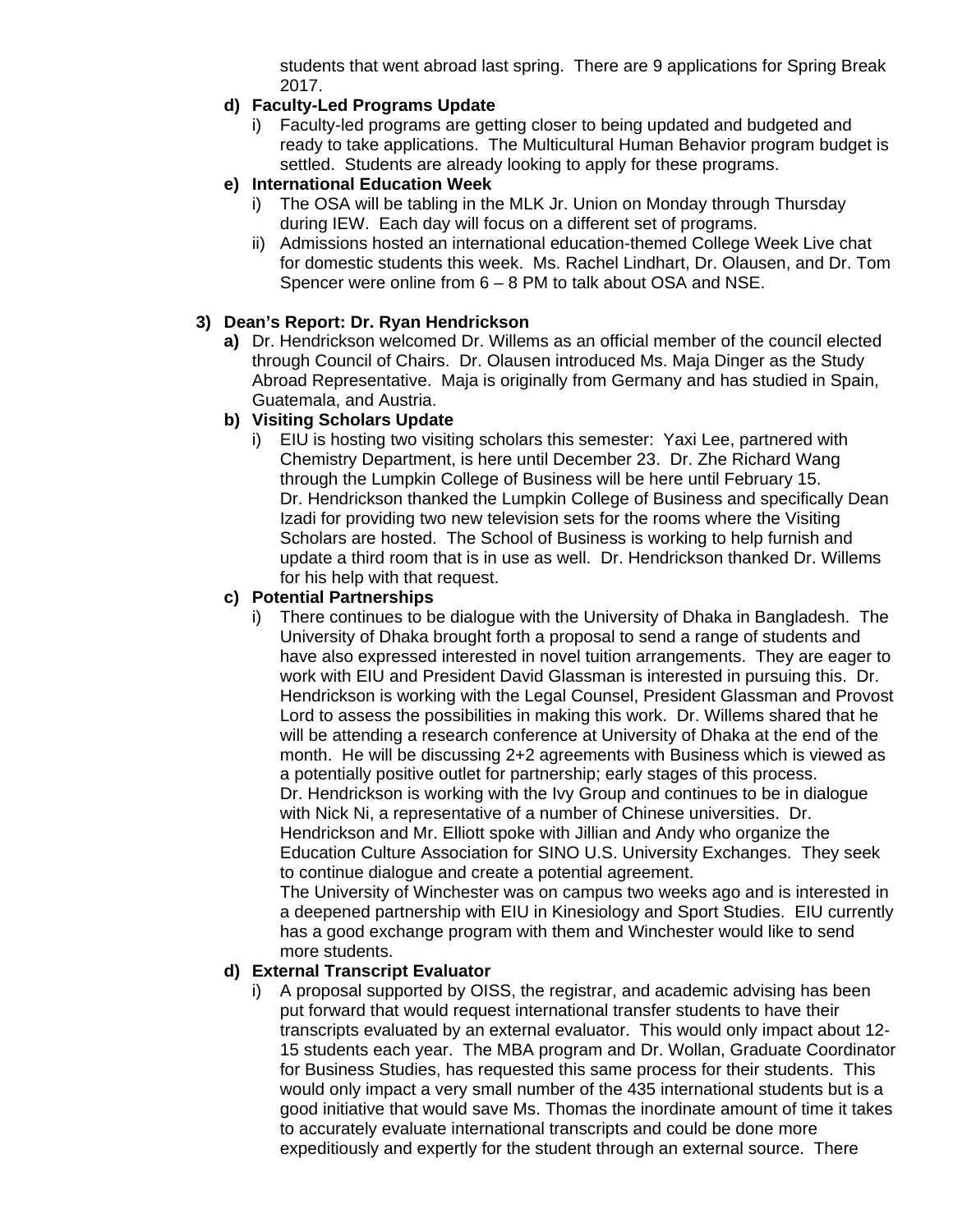would be a cost for the student of \$160 – \$200. Ms. Thomas added that it would impact those interested in bringing coursework overseas who would ultimately save money in the long run by being able to avoid retaking classes that they have already taken and do not need. It's a good effort to accurately place international students in the academic process sooner. Dr. Hendrickson will keep IEC updated on the process of that proposal. Provost Blair Lord is taking the proposal to the President's Council to be voted upon.

### **e) Vitalization**

i) The Vitalization process is underway after last Thursday's kick-off meeting. Dr. Hendrickson has accepted the position of the Chair of the Task Force Committee. He has attended multiple workgroup meetings and met with Dr. Rick Roberts, chair of the Student Services workgroup. Dr. Hendrickson is going to request that Dr. Roberts' workgroup continue to consider international students as they work forward. As Chair of the Task Force Committee, Dr. Hendrickson welcomes your comments and feedback. One of the major initiatives of the Vitalization project is finding ways to grow enrollment, which includes international students. President Glassman gave Dr. Hendrickson and the OISS a goal of 500 international students for next fall.

# **Other Discussion:**

- Dr. Hendrickson shared that the OISS is hoping to implement an "Intent to Attend" box on international student application forms to gauge an estimation of attendance. Ms. Echarial Gaines added that the PRM system within MyEIU does have an "Intent to Enroll" section for prospective domestic students. Freshman do pay an enrollment deposit to commit to attending, which is included as a checklist item and gives them further access to complete enrollment documentation such as housing and meal plans, etc. There is a fee associated with this; Ms. Thomas does not intend to include a fee for "Intent to Attend' for international students but it would help in the final stages to determine expectations for orientation and advising.
- Ms. Thomas told the International Student Scholarship Committee that the international student scholarship applications were due October  $1<sup>st</sup>$ ; 600 applications were submitted. Ms. Thomas is working to organize them for the committee. Dr. Willems asked how many can be awarded; there is availability for 25 new undergraduate awards and 29 new graduate awards. This is not including the funds for current students and their scholarships.
- Dr. Polydore announced that there is an International Exhibit in Tarble Arts Center.
	- **IV. Items Pending** 
		- a. None

**ANNOUNCEMENT OF THE NEXT MEETING November 4, 2016 Blair Hall Conference Room 3108**